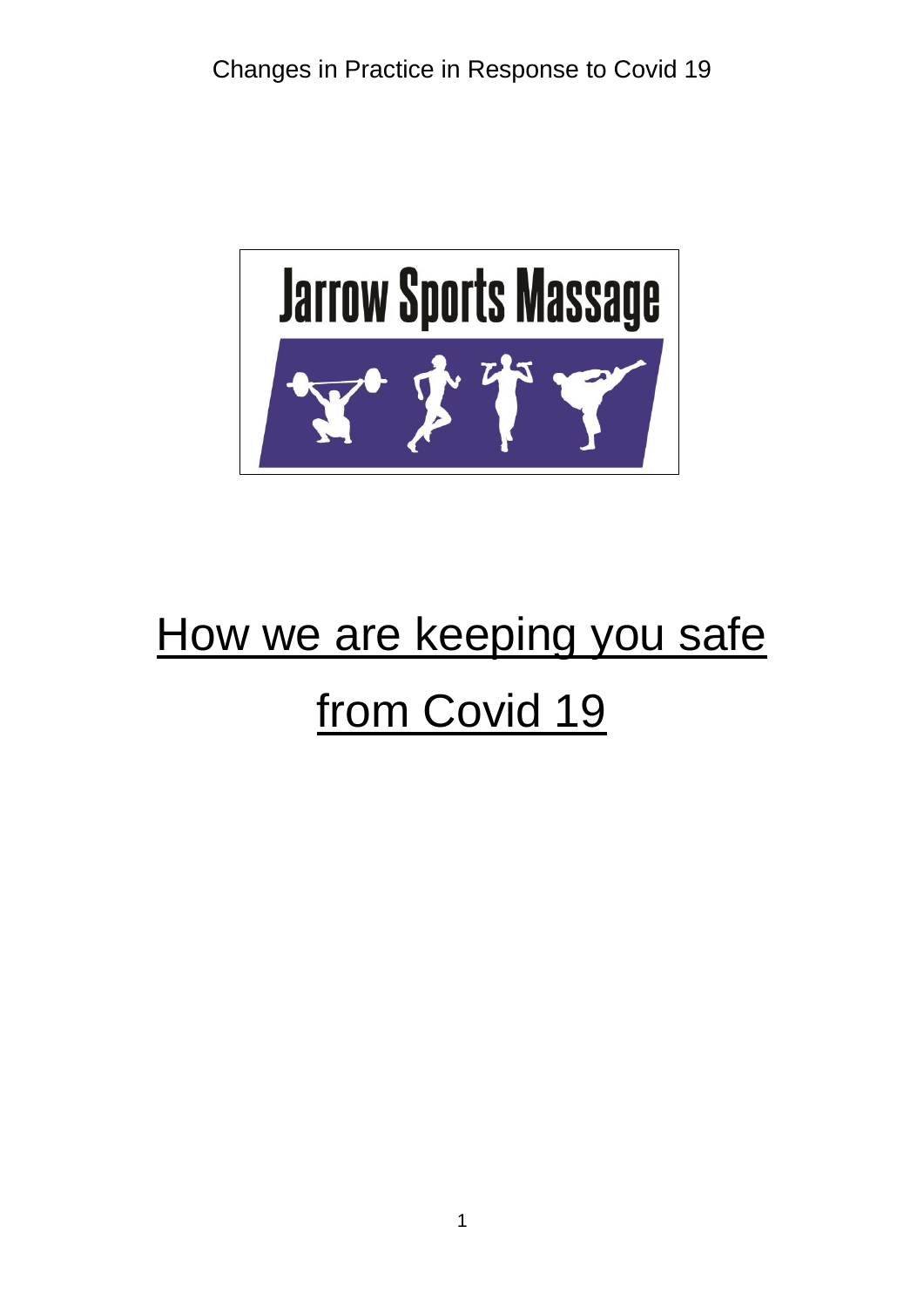# **Table of Contents**

| CONSULTATION & CONSENT DOCUMENT - COVID-19 SCREENING 8 |    |
|--------------------------------------------------------|----|
|                                                        | 10 |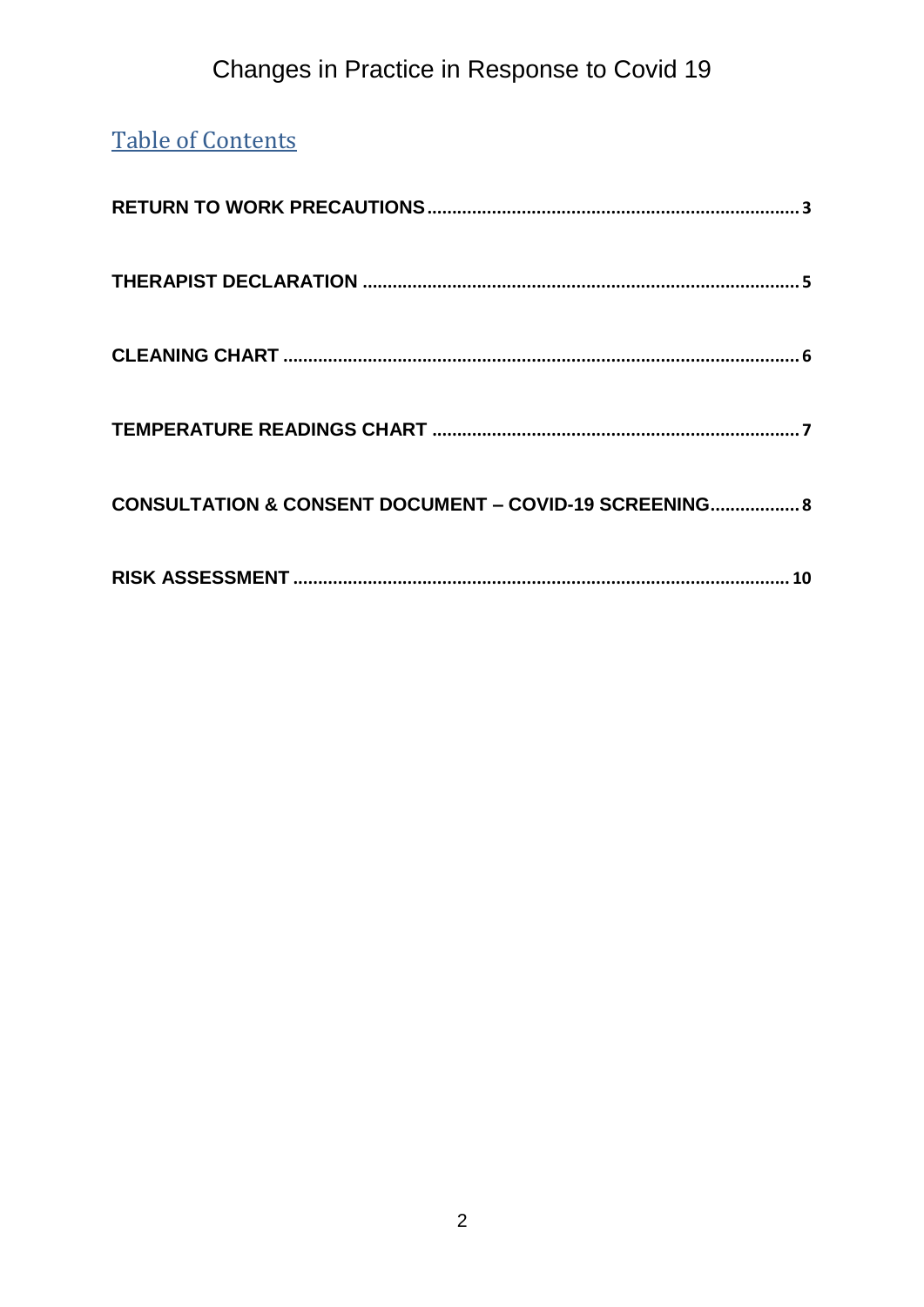## <span id="page-2-0"></span>**Return to Work Precautions**

## **THERAPIST Considerations**

- Read the full General Council for Massage Therapies (**GCMT**) guidelines & recommendations. Also review the help and guidance sent out to members by the **Sports Therapy Organisation** (**STO**)
- Watch the Healwell video [–https://healwell.thinkific.com/courses/back-to](https://healwell.thinkific.com/courses/back-to-practice)[practice](https://healwell.thinkific.com/courses/back-to-practice)
- Do a full Risk Assessment of practice space.
- Buy all the cleaning, disinfecting & PPE.
- Buy bin for used PPE & couch roll

## **Massage Practice Space**

- Prepare working environment to **GCMT** and **STO** standards.
- Print off signage and all new documentation. Laminate where necessary.

#### **Documentation required**

- Complete Workplace Risk assessment
- Update client documents to include Covid 19
- Develop New consultation & consent forms
- Produce safety check lists
- Produce required signage
- Provide clients & website with new information

## **CLIENTS**

#### **New information**

- Update information on website & social media outlets
- Contact all clients with full information on what will happen when they next book a session.
- Include a temperature chart to complete and make them aware of Covid-19 symptoms
- New clients initial consultation will be via phone, text, messenger or video conferencing
- Existing clients status update & Covid-19 awareness also via phone or video conferencing
- During the consultation, do a risk assessment of suitability of client for treatment.

## **POTENTIAL contra-indications**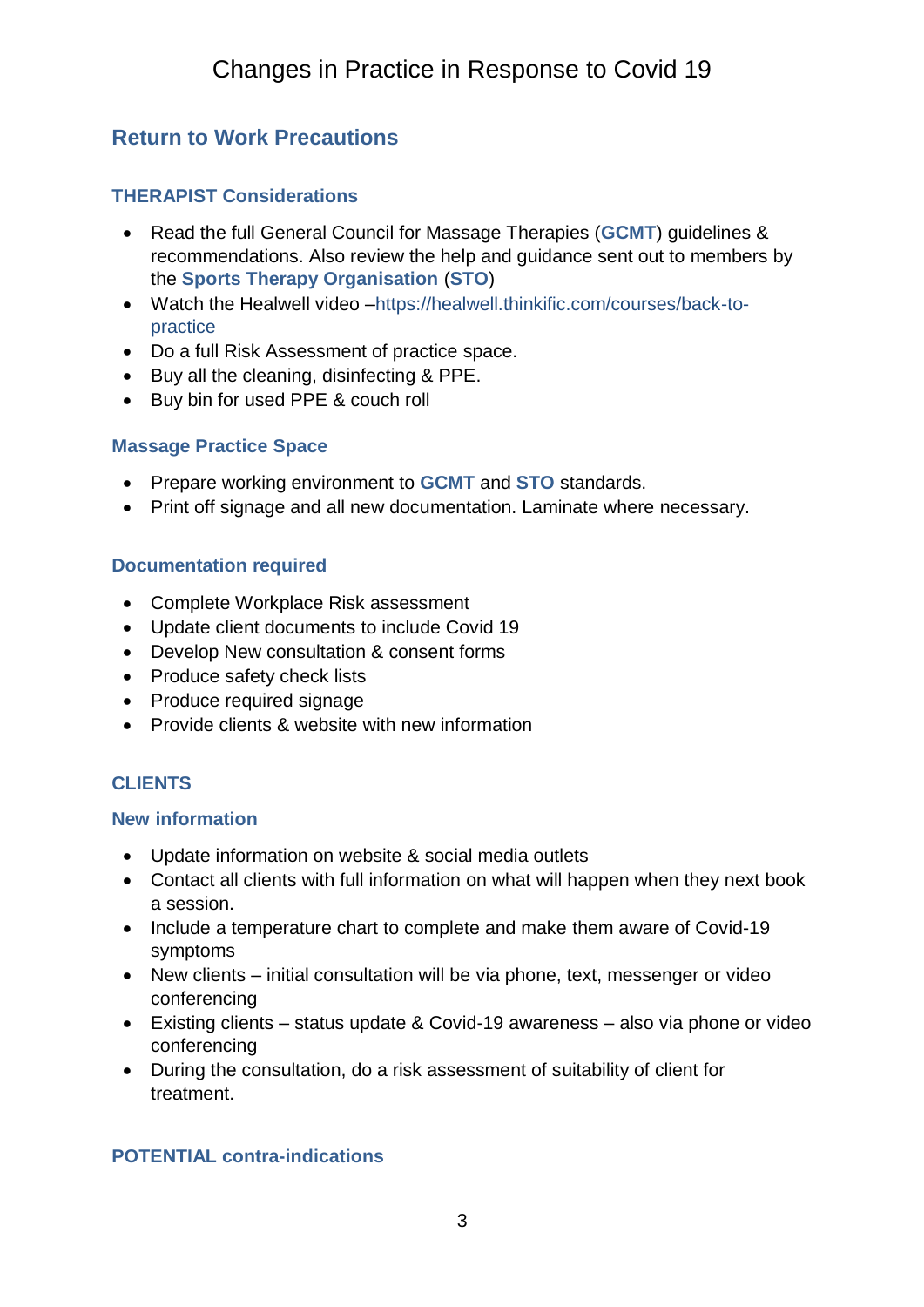- Pregnancy
- Multiple high-risk health issues and the clinical extremely vulnerable ie. have a lung condition (Asthma, COPD, emphysema or bronchitis), heart failure, diabetes, chronic kidney disease, liver disease (such as hepatitis)
- $\bullet$  The elderly over 70 years of age
- NHS front line personnel and carers
- Anyone who has either had Covid-19 (including post Covid-19 circulatory problems) or been exposed to it
- It is currently NOT advised to perform treatment on the face
- If in doubt do not treat.

## **Remind client**

- Check their temperature and any possible symptoms prior to their session. If in doubt, postpone the session
- Bring their own pen, and any signed documents or consider asking client to email back documents to therapist.
- Bring their own water if required
- Bring their own mask if they have one or therapist can supply one
- What to expect when they arrive

## **Managing client on arrival – use a check list of instructions**

- Check their temperature
- Advise them not touch anything on the premises as they walk in
- Take off their shoes (if appropriate)
- Wash hands sanitiser gel will be supplied
- Ask client to wear a mask, treatment will not be performed if they refuse.

## **Managing client on departure**

- Paper towels and couch roll to be left to be disposed of by therapist
- Wash hands again with sanitiser gel
- Put on shoes
- Ask them not to touch anything on the premises on exit
- Preferably the session fee will have been pre-paid

## **PPE – items for Therapist Use**

- Therapist to wear apron or gown, IIR face mask or visor
- Observe current Government guidance and updated as required.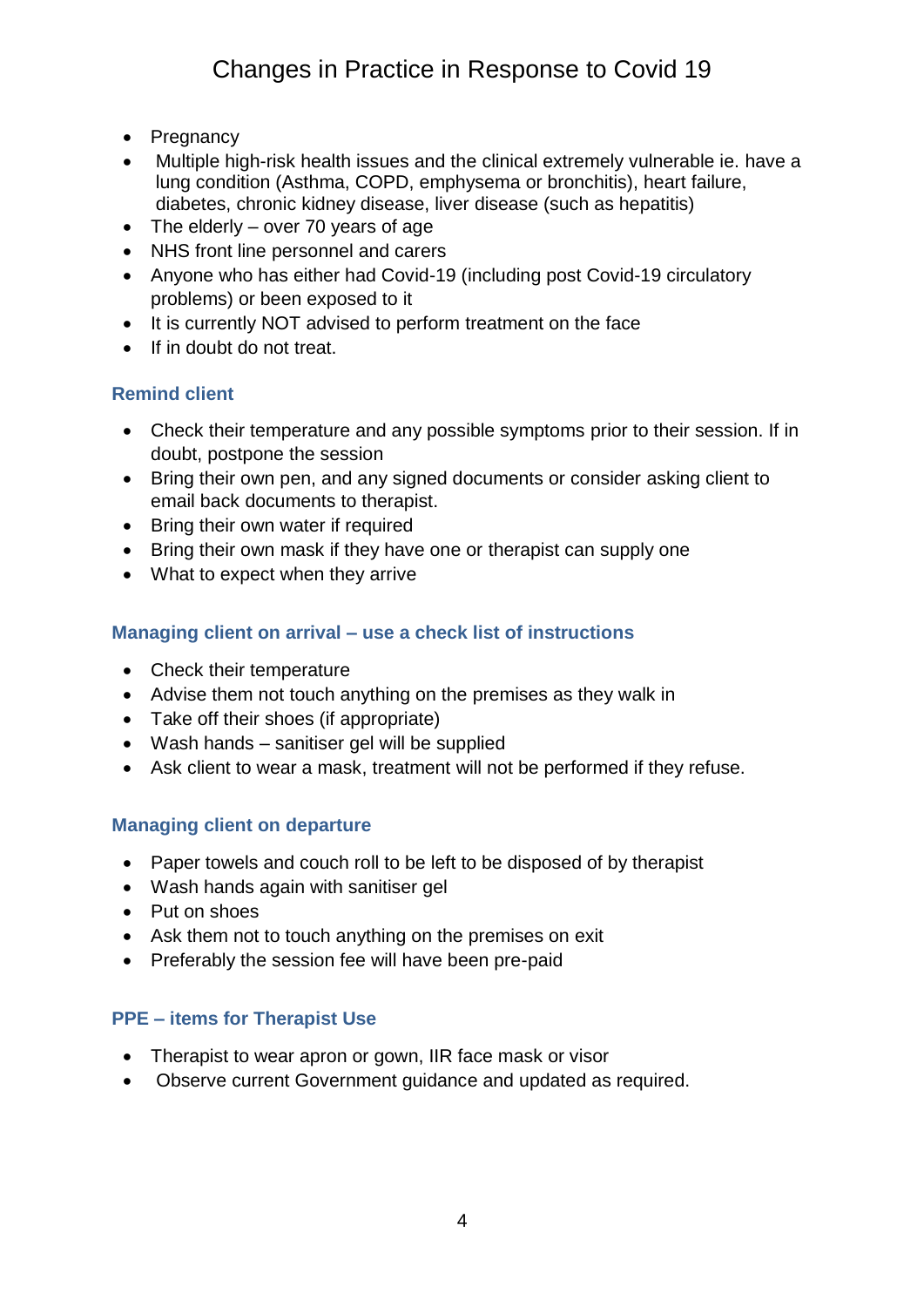## THERAPIST DECLARATION

<span id="page-4-0"></span>

| <b>NAME</b>          | <b>Steven Lovell</b>                              |
|----------------------|---------------------------------------------------|
| <b>ADDRESS</b>       | Jarrow Sports Massage c/o 5 Wylam Street, Jarrow. |
| <b>POST CODE</b>     | <b>NE32 3HU</b>                                   |
| <b>EMAIL ADDRESS</b> | sl.1@live.co.uk                                   |
| <b>MOBILE NUMBER</b> | 0751 3923323                                      |

| I do not have Covid-19 to my knowledge                                              |
|-------------------------------------------------------------------------------------|
| I have/ have not been tested for Covid-19                                           |
| The test was negative                                                               |
| I take my temperature every day                                                     |
| I have not been in contact with anyone with Covid-19, to my knowledge               |
| I am connected to the NHS Track & Trace app                                         |
| If either I, or a client, tests positive for Covid-19 I will inform you immediately |

## **SIGNED**

I solemnly and sincerely declare that the information I have provided is true and correct and I make this solemn declaration conscientiously believing the same to be true.

If any person should suffer as a result of the information being found to be untrue and false, then I am aware I can be prosecuted for making a false declaration.

Full name: ………………………………………….

Date: ……………………………….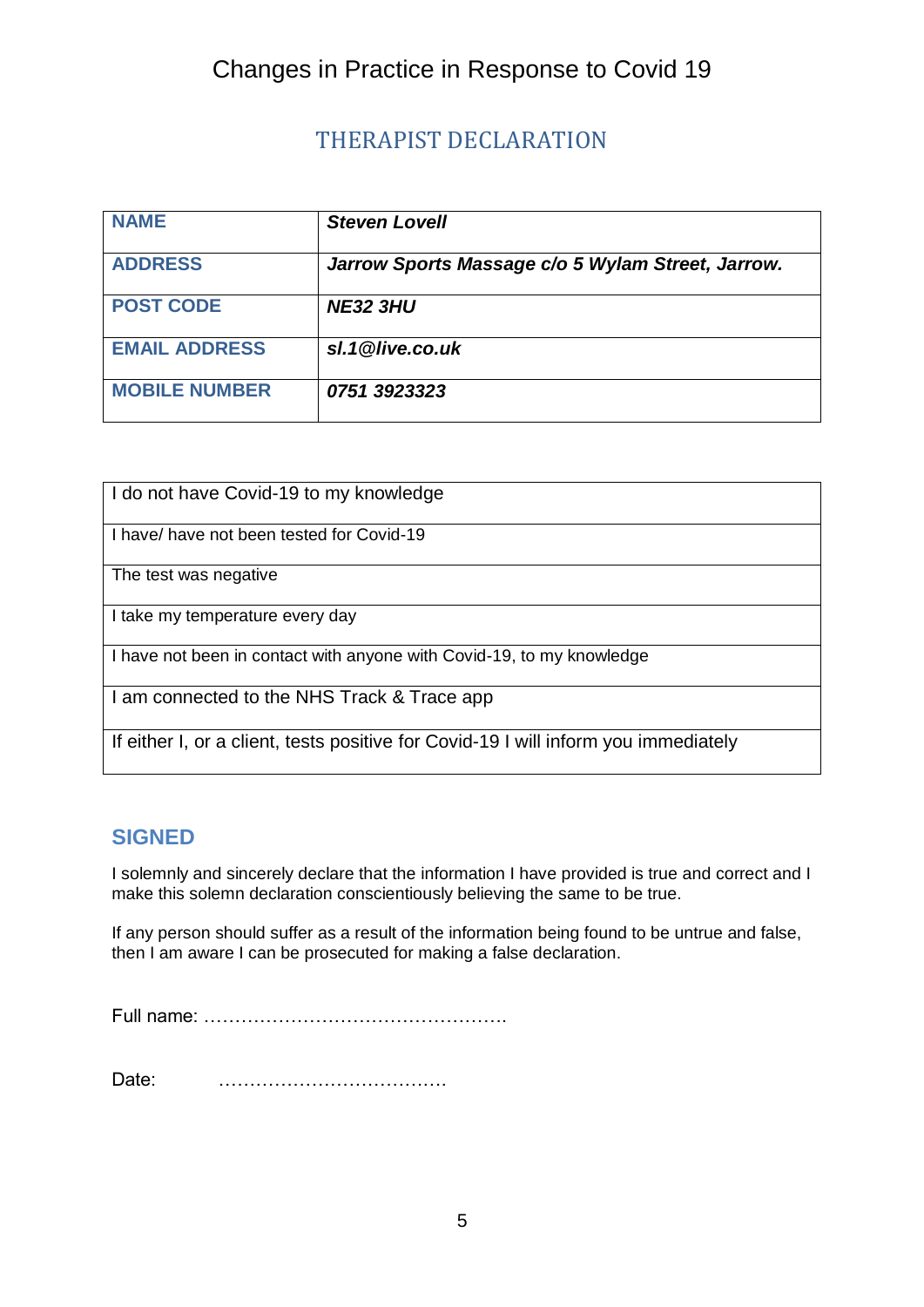## CLEANING CHART

## <span id="page-5-0"></span>**Date:**

|                        | <b>TIME</b> | <b>TIME</b> | <b>TIME</b> | <b>TIME</b> | <b>TIME</b> | <b>TIME</b> | <b>TIME</b> | <b>TIME</b> |
|------------------------|-------------|-------------|-------------|-------------|-------------|-------------|-------------|-------------|
| <b>ITEM</b>            |             |             |             |             |             |             |             |             |
| Wash hands             |             |             |             |             |             |             |             |             |
| Inside door/handle     |             |             |             |             |             |             |             |             |
| <b>Treatment Couch</b> |             |             |             |             |             |             |             |             |
| Cradle                 |             |             |             |             |             |             |             |             |
| <b>Chairs</b>          |             |             |             |             |             |             |             |             |
| Desk / table           |             |             |             |             |             |             |             |             |
| <b>Belongings box</b>  |             |             |             |             |             |             |             |             |
| Oil container          |             |             |             |             |             |             |             |             |
| <b>Change PPE</b>      |             |             |             |             |             |             |             |             |
| Fresh couch roll       |             |             |             |             |             |             |             |             |
| Fresh cradle cover     |             |             |             |             |             |             |             |             |
|                        |             |             |             |             |             |             |             |             |
| Room aired             |             |             |             |             |             |             |             |             |
| 15-minute gap          |             |             |             |             |             |             |             |             |
|                        |             |             |             |             |             |             |             |             |

#### **Date:**

|                        | <b>TIME</b> | <b>TIME</b> | <b>TIME</b> | <b>TIME</b> | <b>TIME</b> | <b>TIME</b> | <b>TIME</b> | <b>TIME</b> |
|------------------------|-------------|-------------|-------------|-------------|-------------|-------------|-------------|-------------|
| <b>ITEM</b>            |             |             |             |             |             |             |             |             |
| Wash hands             |             |             |             |             |             |             |             |             |
| Inside door/handle     |             |             |             |             |             |             |             |             |
| <b>Treatment Couch</b> |             |             |             |             |             |             |             |             |
| Cradle                 |             |             |             |             |             |             |             |             |
| <b>Chairs</b>          |             |             |             |             |             |             |             |             |
| Desk / table           |             |             |             |             |             |             |             |             |
| <b>Belongings box</b>  |             |             |             |             |             |             |             |             |
| Oil container          |             |             |             |             |             |             |             |             |
| <b>Change PPE</b>      |             |             |             |             |             |             |             |             |
| Fresh couch roll       |             |             |             |             |             |             |             |             |
| Fresh cradle cover     |             |             |             |             |             |             |             |             |
|                        |             |             |             |             |             |             |             |             |
| Room aired             |             |             |             |             |             |             |             |             |
| 15-minute gap          |             |             |             |             |             |             |             |             |
|                        |             |             |             |             |             |             |             |             |

# Completed by: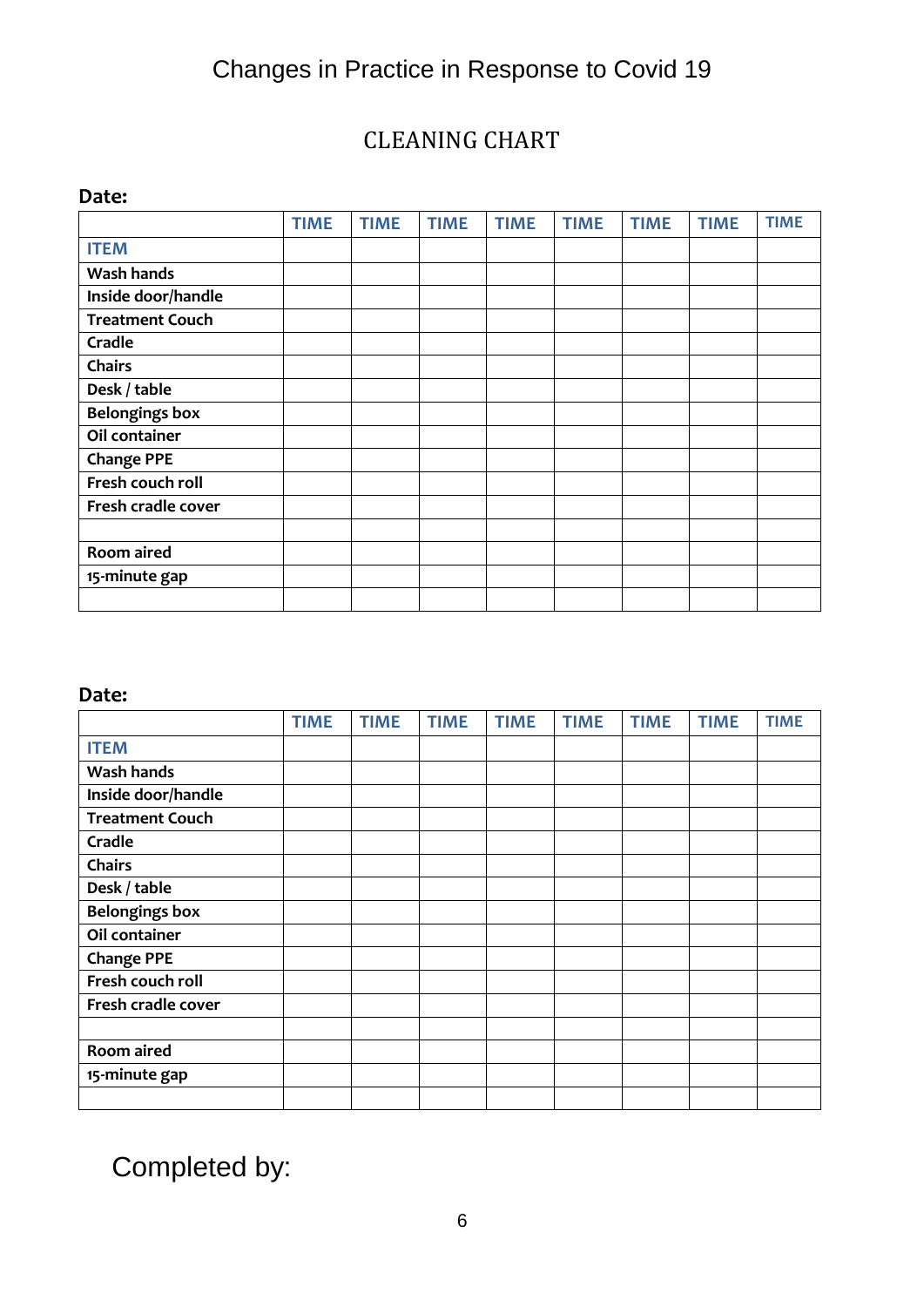# Temperature Readings

<span id="page-6-0"></span>

| <b>Therapist Readings: Steve Lovell</b>                                     |           |           |  |             |           |           |  |
|-----------------------------------------------------------------------------|-----------|-----------|--|-------------|-----------|-----------|--|
| <b>CHART OF TEMPERATURE READINGS - 37.8°C is the threshold</b><br>for fever |           |           |  |             |           |           |  |
| <b>DATE</b>                                                                 | <b>AM</b> | <b>PM</b> |  | <b>DATE</b> | <b>AM</b> | <b>PM</b> |  |
|                                                                             |           |           |  |             |           |           |  |
|                                                                             |           |           |  |             |           |           |  |
|                                                                             |           |           |  |             |           |           |  |
|                                                                             |           |           |  |             |           |           |  |
|                                                                             |           |           |  |             |           |           |  |
|                                                                             |           |           |  |             |           |           |  |
|                                                                             |           |           |  |             |           |           |  |
|                                                                             |           |           |  |             |           |           |  |
|                                                                             |           |           |  |             |           |           |  |
|                                                                             |           |           |  |             |           |           |  |
|                                                                             |           |           |  |             |           |           |  |
|                                                                             |           |           |  |             |           |           |  |
|                                                                             |           |           |  |             |           |           |  |
|                                                                             |           |           |  |             |           |           |  |
|                                                                             |           |           |  |             |           |           |  |
|                                                                             |           |           |  |             |           |           |  |
|                                                                             |           |           |  |             |           |           |  |
|                                                                             |           |           |  |             |           |           |  |
|                                                                             |           |           |  |             |           |           |  |
|                                                                             |           |           |  |             |           |           |  |
|                                                                             |           |           |  |             |           |           |  |
|                                                                             |           |           |  |             |           |           |  |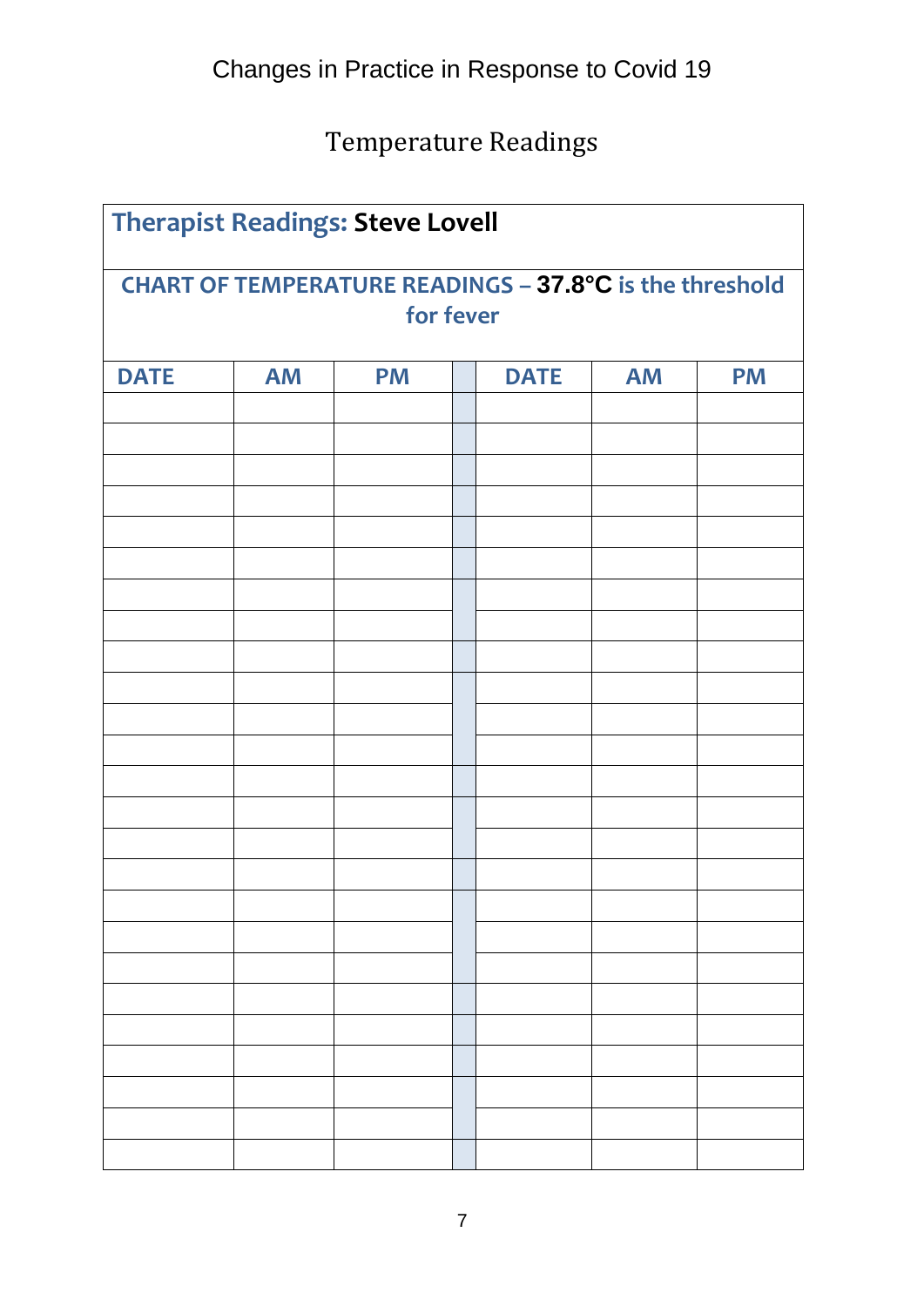## <span id="page-7-0"></span>CONSULTATION & CONSENT DOCUMENT – COVID-19 SCREENING

| <b>FULL NAME</b>     |  |
|----------------------|--|
| <b>FULL ADDRESS</b>  |  |
|                      |  |
|                      |  |
| <b>POST CODE</b>     |  |
| <b>EMAIL ADDRESS</b> |  |
|                      |  |
| <b>MOBILE NUMBER</b> |  |
|                      |  |

| <b>TESTING</b><br>Delete which does not apply                                                                    |            |           |  |  |  |
|------------------------------------------------------------------------------------------------------------------|------------|-----------|--|--|--|
| Have you had a Covid-19 test                                                                                     | <b>YES</b> | <b>NO</b> |  |  |  |
| Did you self-isolate                                                                                             | <b>YES</b> | <b>NO</b> |  |  |  |
| What was the date you tested negative                                                                            |            |           |  |  |  |
| Do you still have symptoms                                                                                       | <b>YES</b> | <b>NO</b> |  |  |  |
| Are you registered on the NHS Track & Trace app                                                                  | <b>YES</b> | <b>NO</b> |  |  |  |
| <b>SYMPTOMS</b> - Are you experiencing any of the following?                                                     |            |           |  |  |  |
| Fever                                                                                                            | <b>YES</b> | <b>NO</b> |  |  |  |
| Previous symptoms getting worse: cough                                                                           | <b>YES</b> | <b>NO</b> |  |  |  |
| Sore throat or runny nose                                                                                        | <b>YES</b> | <b>NO</b> |  |  |  |
| If any of the above, the advice is to self-isolate for 7 days                                                    |            |           |  |  |  |
| Chills or headache                                                                                               | <b>YES</b> | <b>NO</b> |  |  |  |
| Painful swallowing                                                                                               | <b>YES</b> | <b>NO</b> |  |  |  |
| Muscle & joint ache                                                                                              | <b>YES</b> | <b>NO</b> |  |  |  |
| Fatigue or exhaustion                                                                                            | <b>YES</b> | <b>NO</b> |  |  |  |
| Loss of taste or smell                                                                                           | <b>YES</b> | <b>NO</b> |  |  |  |
| If any of the above, the advice is to self-isolate for 7 days. Then taking a test will be<br>necessary. Call 119 |            |           |  |  |  |
| Shortness of breath, difficulty lying down due to chest issues                                                   | <b>YES</b> | <b>NO</b> |  |  |  |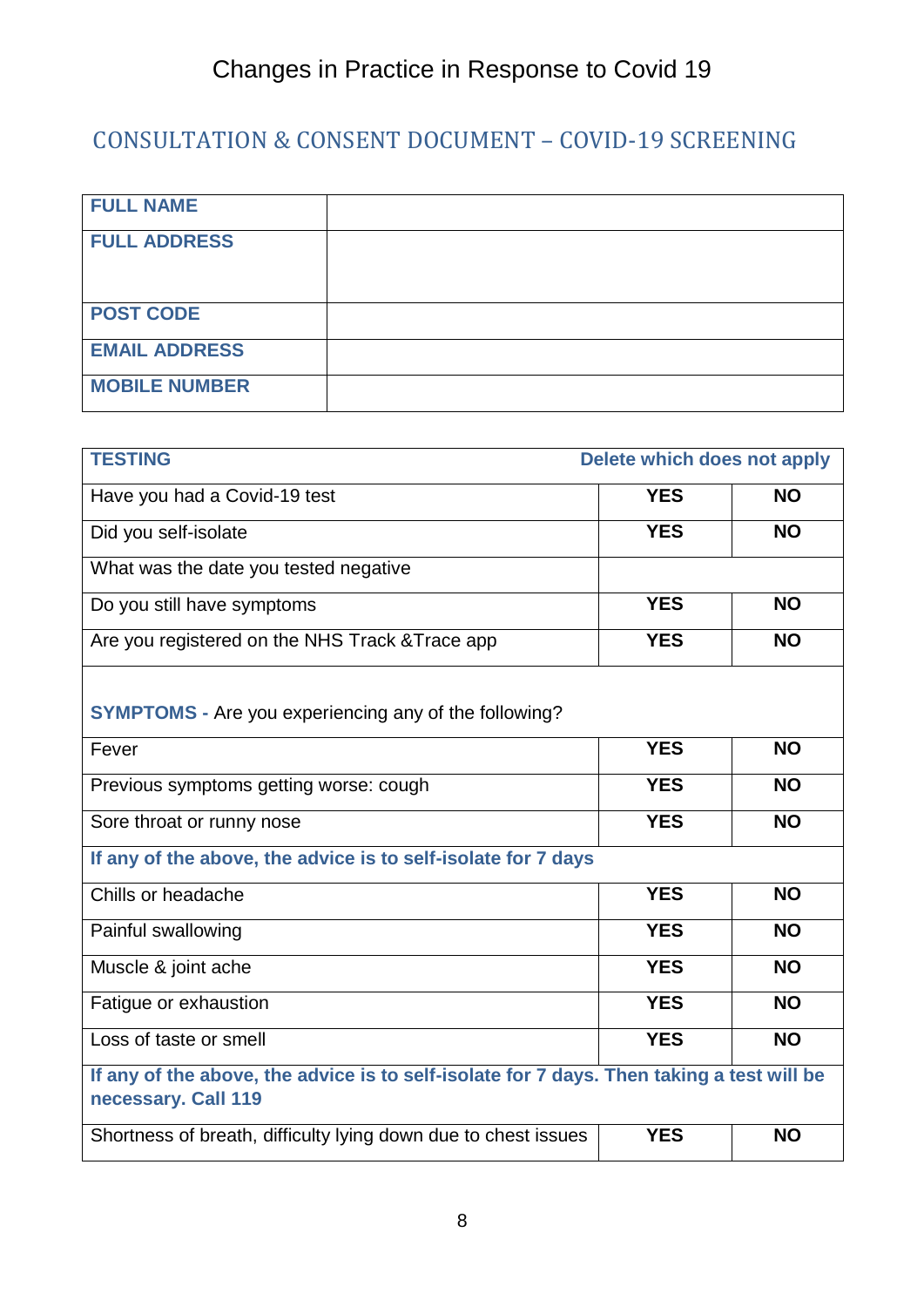| If any of the above, contact your GP or call 111                         |            |           |
|--------------------------------------------------------------------------|------------|-----------|
| Have you been in contact with anyone with Covid-19<br>symptoms?          | <b>YES</b> | <b>NO</b> |
| Have you had/ or are you experiencing Covid-19 symptoms?                 | <b>YES</b> | <b>NO</b> |
| Are you taking your temperature regularly? If so, what is the<br>latest? | <b>YES</b> | <b>NO</b> |
| Have you recently been hospitalised?                                     | <b>YES</b> | <b>NO</b> |
| If so, why - please describe:                                            |            |           |
| Do you have any of the following health issues                           |            |           |
| High blood pressure or other heart condition                             | <b>YES</b> | <b>NO</b> |
| Diabetes Type 1 or 2                                                     | <b>YES</b> | <b>NO</b> |
| Cancer                                                                   | <b>YES</b> | <b>NO</b> |
| Lung condition                                                           | <b>YES</b> | <b>NO</b> |
| Any other conditions - please list:                                      |            |           |
| Are you?                                                                 |            |           |
| An NHS front line worker                                                 | <b>YES</b> | <b>NO</b> |
| A carer - home or care home                                              | <b>YES</b> | <b>NO</b> |
| Shielding a vulnerable adult                                             | <b>YES</b> | <b>NO</b> |
| Pregnant - how many weeks?                                               | <b>YES</b> | <b>NO</b> |
| Over 70 - will you have a companion with you?                            | <b>YES</b> | <b>NO</b> |
| Allergic to cleaning products - if yes please specify                    | <b>YES</b> | <b>NO</b> |

#### **SIGNED**

I solemnly and sincerely declare that the information I have provided is true and correct and I make this solemn declaration conscientiously believing the same to be true. If any person should suffer as a result of the information being found to be untrue and false, then I am aware I can be prosecuted for making a false declaration.

If either I or someone I have been in contact with tests positive for Covid-19 or have been contacted by NHS Track & Trace I will inform you.

I consent for you to inform NHS Track & Trace if so required.

**Fullname**: **Date**: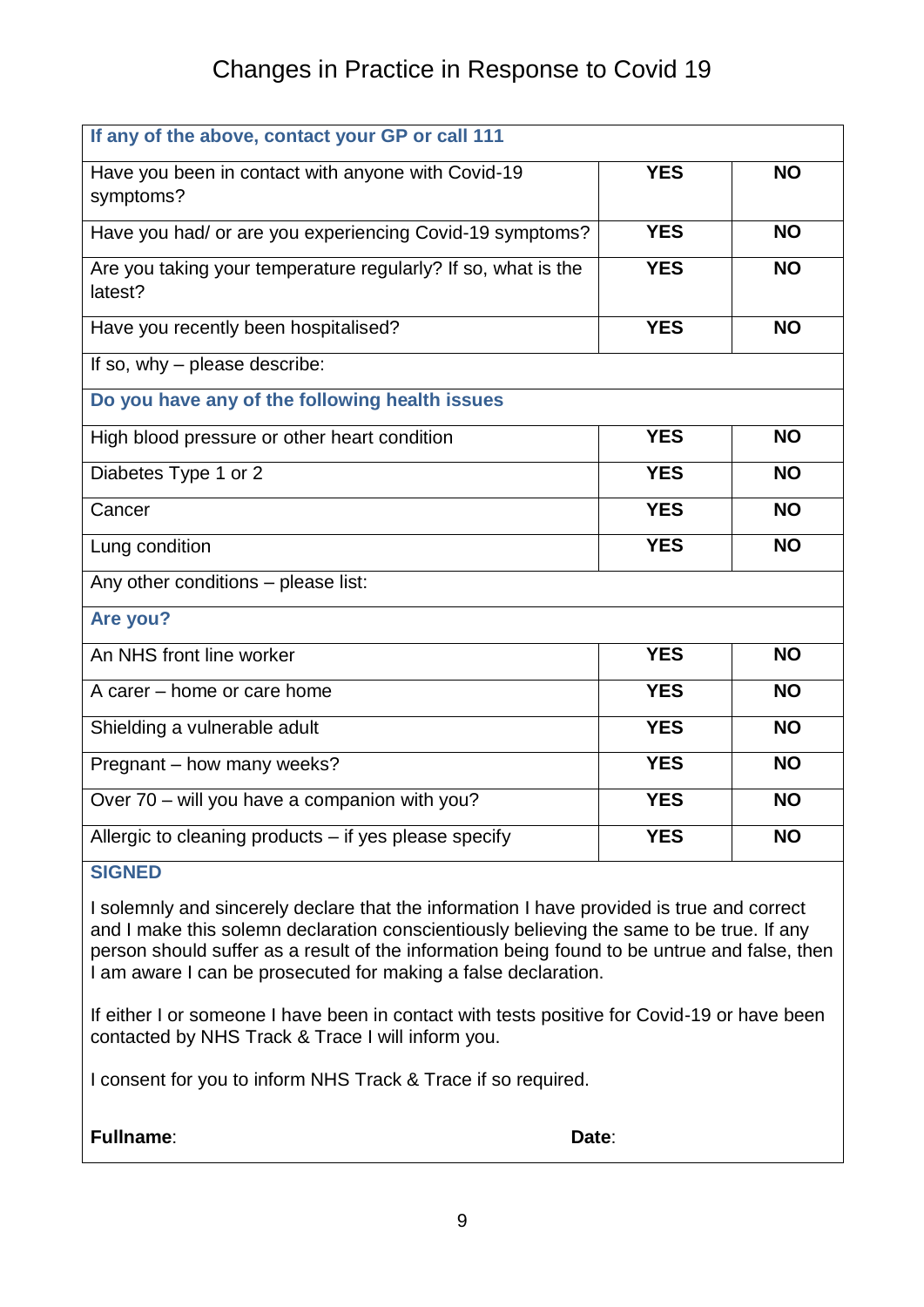## **RISK ASSESSMENT**

<span id="page-9-0"></span>

| <b>RISK</b>                                    | ASSESSMENT OF RISK / ACTIONS TAKEN PRIOR TO STARTING WORK                                             | <b>DATE</b> | <b>INITIALS</b> |
|------------------------------------------------|-------------------------------------------------------------------------------------------------------|-------------|-----------------|
| Before client enters clinic                    | Develop cleaning protocol for massage room.                                                           |             |                 |
|                                                | Identify entry & exit protocol for clients.                                                           |             |                 |
|                                                | Develop pre-consultation paperwork for client, Develop Therapist declaration<br>form.                 |             |                 |
| <b>Front door</b>                              | Agree required signage and access protocol with chiropractor.                                         |             |                 |
|                                                | Agree client waiting area & inform chiropractor of new working methods.                               |             |                 |
| <b>Reception desk</b>                          | Inform reception staff of new working practices                                                       |             |                 |
|                                                | Provide info sheet summarising new practices to allow reception staff to answer<br>telephone queries. |             |                 |
| <b>Waiting area</b>                            | Agree identified waiting area for massage clients.                                                    |             |                 |
| <b>Bathroom facilities</b>                     | Check toilet facilities are accessible to clients.                                                    |             |                 |
| Surface areas including desk in<br>clinic room | Develop cleaning chart for massage room and protocol between sessions.                                |             |                 |
|                                                | Develop signage for clients.                                                                          |             |                 |
|                                                | Provide box for clients belongings.                                                                   |             |                 |
| Remove all books, testers, posters             | Create list of items to be removed from massage room.                                                 |             |                 |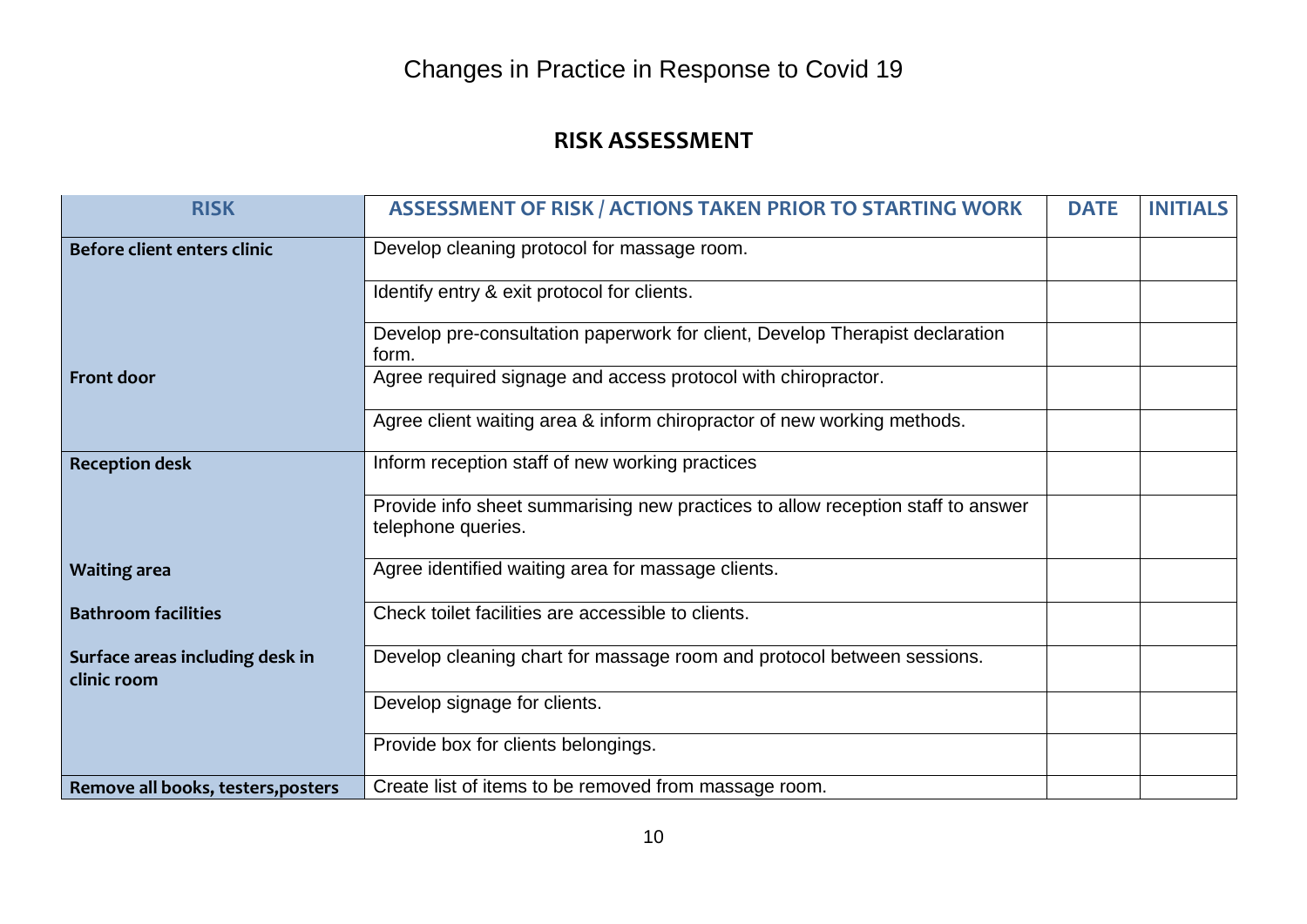| from clinic room                            |                                                                                                                                        |  |
|---------------------------------------------|----------------------------------------------------------------------------------------------------------------------------------------|--|
|                                             | Remove items from massage room.                                                                                                        |  |
| <b>Chair for client</b>                     | Remove current chair and replace with one with hard surfaces to allow cleaning.                                                        |  |
| Storage of client's belongings              | Provide and label plastic storage box for client belongings.                                                                           |  |
|                                             | Add cleaning belongings box between sessions to cleaning protocol.                                                                     |  |
| Massage couch, pillows, towels etc          | Remove cloth couch cover.                                                                                                              |  |
|                                             | Remove towels, pillows and face cushion.                                                                                               |  |
|                                             | Provide extra couch roll for use instead of towels.                                                                                    |  |
| <b>Laundry procedure</b>                    | No procedure required all towels and couch covers to be removed.                                                                       |  |
| <b>Contact cleaning time for sanitising</b> | Add to cleaning check list need to allow 15 minutes between sessions for<br>cleaning and drying of surfaces in massage room.           |  |
| Time for full clean of practice space       | Add to cleaning check list need to allow 30 minutes at end of working day to fully<br>clean room and restock disposable PPE equipment. |  |
| <b>Ventilating practice room</b>            | Put massage room window on the latch between sessions and at end of day to<br>allow ventilation of room.                               |  |
| Therapist's hygiene protocols               | Develop cleaning procedure checklist.                                                                                                  |  |
|                                             | Identify place to display cleaning checklist in view of clients entering room.                                                         |  |
|                                             | Buy automatic hand sanitiser dispenser and identify suitable location in                                                               |  |